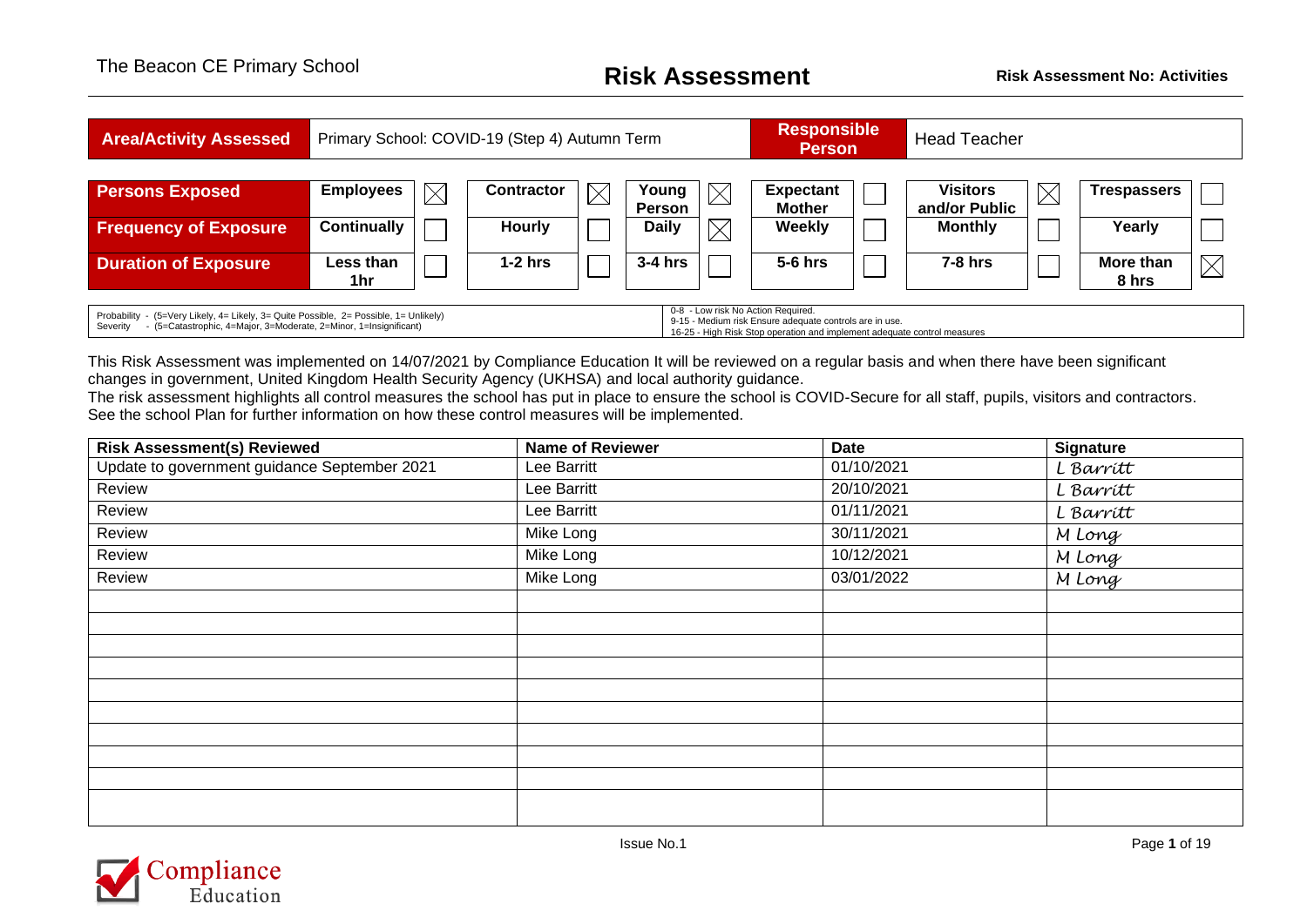| <b>Hazard</b><br><b>No</b> |                                                     | <b>Initial</b>  |             |             | <b>Existing Control Measures</b>                                                                                                                                                                                                                                                                                                                                                                                                                                                                                                                                                                                                                                                                                                                                                                                                                                                                                                                                                                                                                                                                                                                                                                                                                                                                                                                                                                                                                                                                                                                                                                                                                                                                                                                                                                                                                                                                                      |                 | <b>Residual</b>    |             |                 | <b>Additional</b> |
|----------------------------|-----------------------------------------------------|-----------------|-------------|-------------|-----------------------------------------------------------------------------------------------------------------------------------------------------------------------------------------------------------------------------------------------------------------------------------------------------------------------------------------------------------------------------------------------------------------------------------------------------------------------------------------------------------------------------------------------------------------------------------------------------------------------------------------------------------------------------------------------------------------------------------------------------------------------------------------------------------------------------------------------------------------------------------------------------------------------------------------------------------------------------------------------------------------------------------------------------------------------------------------------------------------------------------------------------------------------------------------------------------------------------------------------------------------------------------------------------------------------------------------------------------------------------------------------------------------------------------------------------------------------------------------------------------------------------------------------------------------------------------------------------------------------------------------------------------------------------------------------------------------------------------------------------------------------------------------------------------------------------------------------------------------------------------------------------------------------|-----------------|--------------------|-------------|-----------------|-------------------|
|                            |                                                     | <b>Severity</b> | Probability | <b>Risk</b> |                                                                                                                                                                                                                                                                                                                                                                                                                                                                                                                                                                                                                                                                                                                                                                                                                                                                                                                                                                                                                                                                                                                                                                                                                                                                                                                                                                                                                                                                                                                                                                                                                                                                                                                                                                                                                                                                                                                       | <b>Severity</b> | <b>Probability</b> | <b>Risk</b> | <b>Controls</b> |                   |
|                            | School reopening<br>after easing of<br>restrictions | 4               | 3           | 12          | Where necessary the building has been deep cleaned<br>before reopening.<br>All staff are competent and instructed with regards to the<br>procedures in place for the protection against infection from<br>Covid-19.<br>A home testing risk assessment has been produced.<br>Parents will be made aware that due to increased natural<br>ventilation pupils should have adequate clothing.<br>From September, breakfast and after-school provision will<br>operate as normal. The Government's Plan B does not<br>impact extended school provision<br>Restrictions such as keeping children in small consistent<br>groups is no longer necessary.<br>We will recommend that face coverings are worn by staff<br>and adults (including visitors) when moving around in<br>corridors and communal areas. Health advice continues to<br>be that children in primary schools should not be asked to<br>wear face coverings.<br>School will ensure it has a small contingency stock of face<br>coverings available if an individual has forgotten or<br>damaged their own.<br>School will continue to regularly clean areas and<br>equipment thoroughly including frequently touched<br>surfaces.<br>School has produced an outbreak management plan which<br>will include the measures required following an outbreak as<br>a result of several confirmed cases over a 10 day period.<br>All wrap around care providers will not require children to<br>be allocated to a bubble.<br>School will encourage vaccine take up including boosters<br>and enable staff who are eligible for a vaccination to attend<br>booked appointments where possible (even if during term<br>time).<br>Close contacts will be identified by NHS Test and Trace.<br>Individuals under the age of 18 years and 6 months old will<br>no longer be required to self-isolate if they are contacted by<br>NHS Test and Trace as a close contact. | 4               | 2                  | 8           |                 |                   |

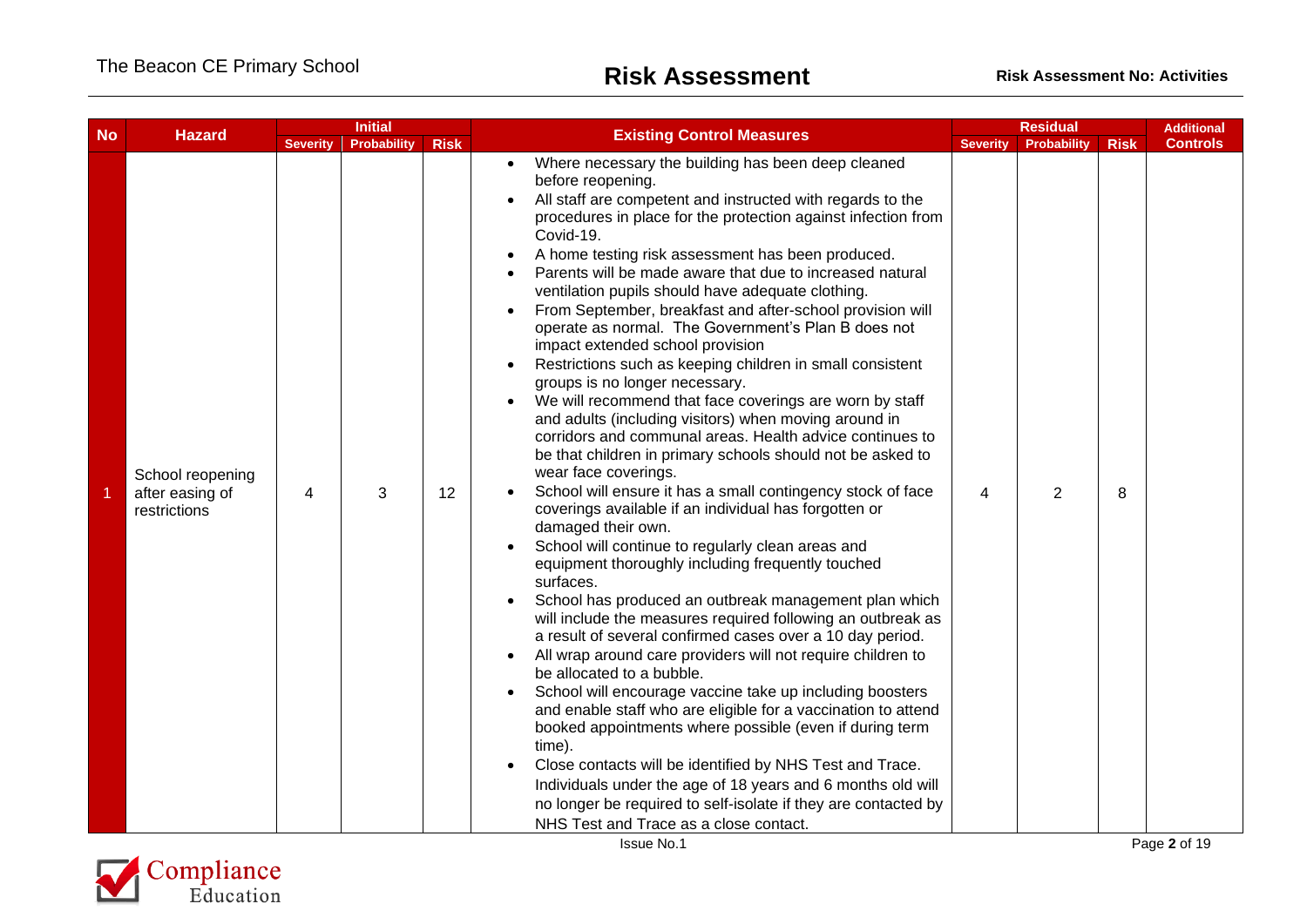| From Tuesday 14 December, those who have been<br>identified as a contact of someone with COVID-19 -<br>whether Omicron or not - should take an NHS rapid lateral<br>flow test every day for 7 days to help slow the spread of<br>COVID-19. This replaces the requirement for Omicron<br>contacts to isolate for 10 days and applies to:<br>fully vaccinated adults (people who have had 2 jabs)<br>all pupils/students aged 5 to 18 years and 6 months<br>(regardless of vaccination status)<br>individuals who can prove they are unable to be vaccinated<br>for clinical reasons and<br>people taking part, or have taken part, in an approved<br>clinical trial for a COVD-19 vaccine.<br>School may adopt a flexible approach to learning as a last<br>resort. This will be based on staffing levels utilising all of<br>our available teaching and non-teaching workforce to<br>maximise on-site education for as many pupils as possible.<br><b>Working from Home</b><br>Staff who can work from home should do so from Monday<br>13 December with the prior agreement of the Headteacher.<br>Anyone who cannot work from home should continue to go<br>into work.<br>People previously considered to be particularly vulnerable,<br>clinically extremely vulnerable (CEV), and high or higher-<br>risk are not being advised to shield again (any personal<br>advice from a specialist or clinician on additional<br>precautions to take should continue to be followed). |
|----------------------------------------------------------------------------------------------------------------------------------------------------------------------------------------------------------------------------------------------------------------------------------------------------------------------------------------------------------------------------------------------------------------------------------------------------------------------------------------------------------------------------------------------------------------------------------------------------------------------------------------------------------------------------------------------------------------------------------------------------------------------------------------------------------------------------------------------------------------------------------------------------------------------------------------------------------------------------------------------------------------------------------------------------------------------------------------------------------------------------------------------------------------------------------------------------------------------------------------------------------------------------------------------------------------------------------------------------------------------------------------------------------------------------------------------------------------------------------|
| <b>Contingency Plans</b><br>For individuals or groups of self-isolating pupils, remote<br>$\bullet$<br>education plans are in place and school will provide this<br>provision when necessary.<br>School has produced an outbreak management plan which<br>includes the measures required following an outbreak as a<br>result of several confirmed cases over a 10 day period.                                                                                                                                                                                                                                                                                                                                                                                                                                                                                                                                                                                                                                                                                                                                                                                                                                                                                                                                                                                                                                                                                                   |

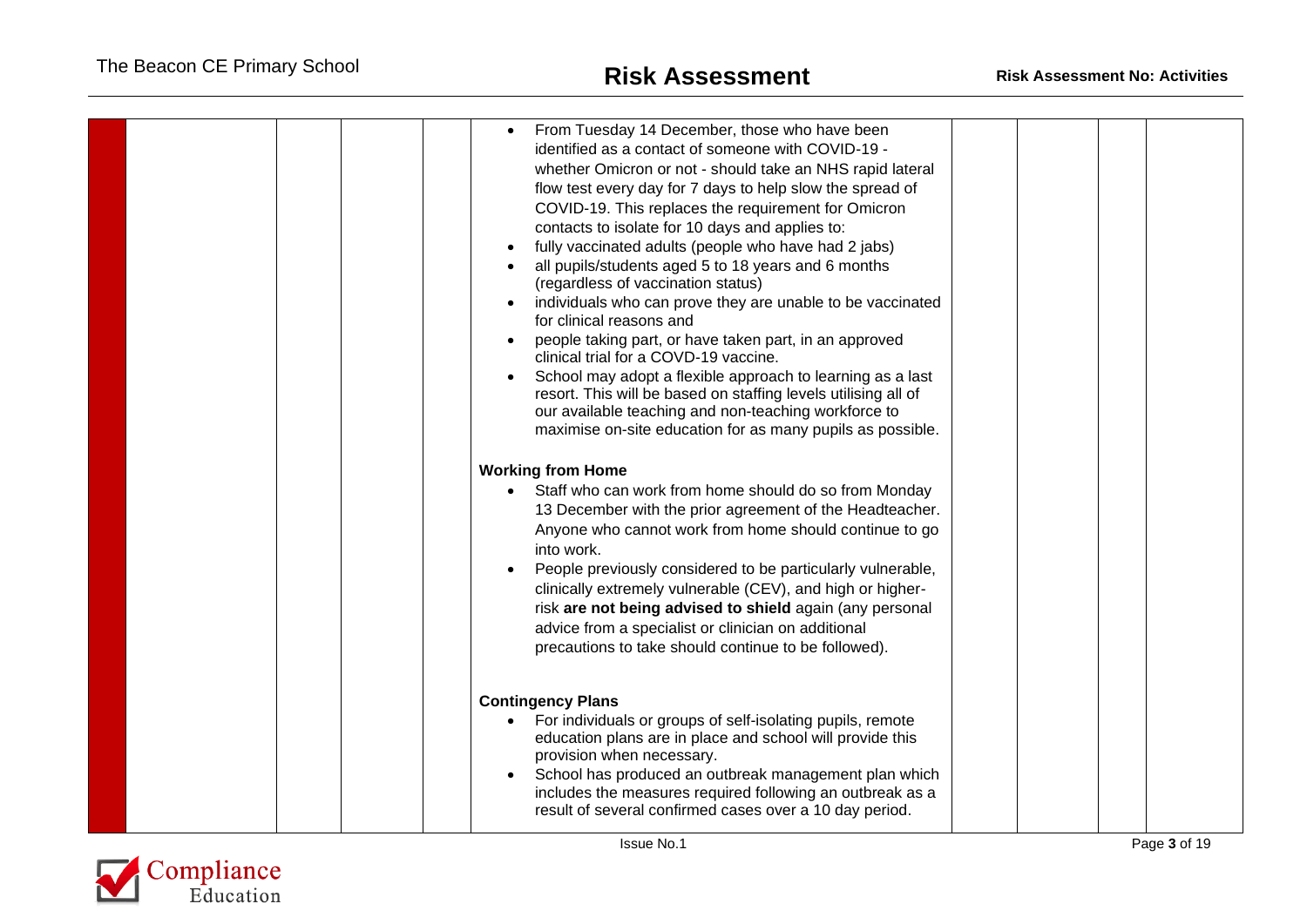| School will revisit its outbreak management plan and keep<br>informed of changes within the contingency framework<br>guidance, to ensure it is well prepared for any future<br>changes.                                                                                                                                                                                                                                                                                                                                                                                                                                                                                                                                                                                                                                                     |  |                                                                                               |
|---------------------------------------------------------------------------------------------------------------------------------------------------------------------------------------------------------------------------------------------------------------------------------------------------------------------------------------------------------------------------------------------------------------------------------------------------------------------------------------------------------------------------------------------------------------------------------------------------------------------------------------------------------------------------------------------------------------------------------------------------------------------------------------------------------------------------------------------|--|-----------------------------------------------------------------------------------------------|
| <b>Ventilation</b><br>Adequate ventilation is provided whilst pupils and staff are<br>$\bullet$<br>on site.<br>Windows should be partially opened in conjunction with<br>heating systems to maintain a comfortable balance.<br>Staff must remember to open windows at the start of the<br>day or during break times to allow for adequate ventilation<br>in classrooms.<br>School will ensure any events held in the school i.e. plays<br>etc will be in a location where ventilation is maximised.<br>If possible, systems will be adjusted to full fresh air or, if<br>this is not possible, systems will be operated as normal as<br>long as they are within a single room and supplemented by<br>an outdoor air supply.<br>School has a supply of CO2 monitors so staff can quickly<br>identify where ventilation requires improvement. |  | School will<br>review the<br>eligibly<br>criteria for<br>DfE funded<br>air cleaning<br>units. |
| <b>Testing</b>                                                                                                                                                                                                                                                                                                                                                                                                                                                                                                                                                                                                                                                                                                                                                                                                                              |  |                                                                                               |
| PCR tests are available via the gov website or via local<br>$\bullet$<br>testing centres. NOTE: if a PCR test is taken with 2-days<br>of a positive lateral flow test, and is negative, it overrides<br>the self-test LFD and staff and pupils can return to school<br>as long as they don't have COVID-19 symptoms.<br>Staff will be supplied with LFD test kits and encouraged to<br>self-swab and test themselves twice a week at home and<br>will report their result to NHS Test and Trace as soon as<br>the test is completed, this will be either online or by<br>telephone as indicated in the home test kit. Staff will also<br>share their result, whether void, positive or negative, with<br>their school.                                                                                                                      |  |                                                                                               |
| Staff will be strongly encouraged to continue regular LFD<br>testing and report their results to test and report.                                                                                                                                                                                                                                                                                                                                                                                                                                                                                                                                                                                                                                                                                                                           |  |                                                                                               |
| School will ask parents, guardians and other visitors to take                                                                                                                                                                                                                                                                                                                                                                                                                                                                                                                                                                                                                                                                                                                                                                               |  |                                                                                               |
| a lateral flow device (LFD) test before entering the setting.                                                                                                                                                                                                                                                                                                                                                                                                                                                                                                                                                                                                                                                                                                                                                                               |  |                                                                                               |

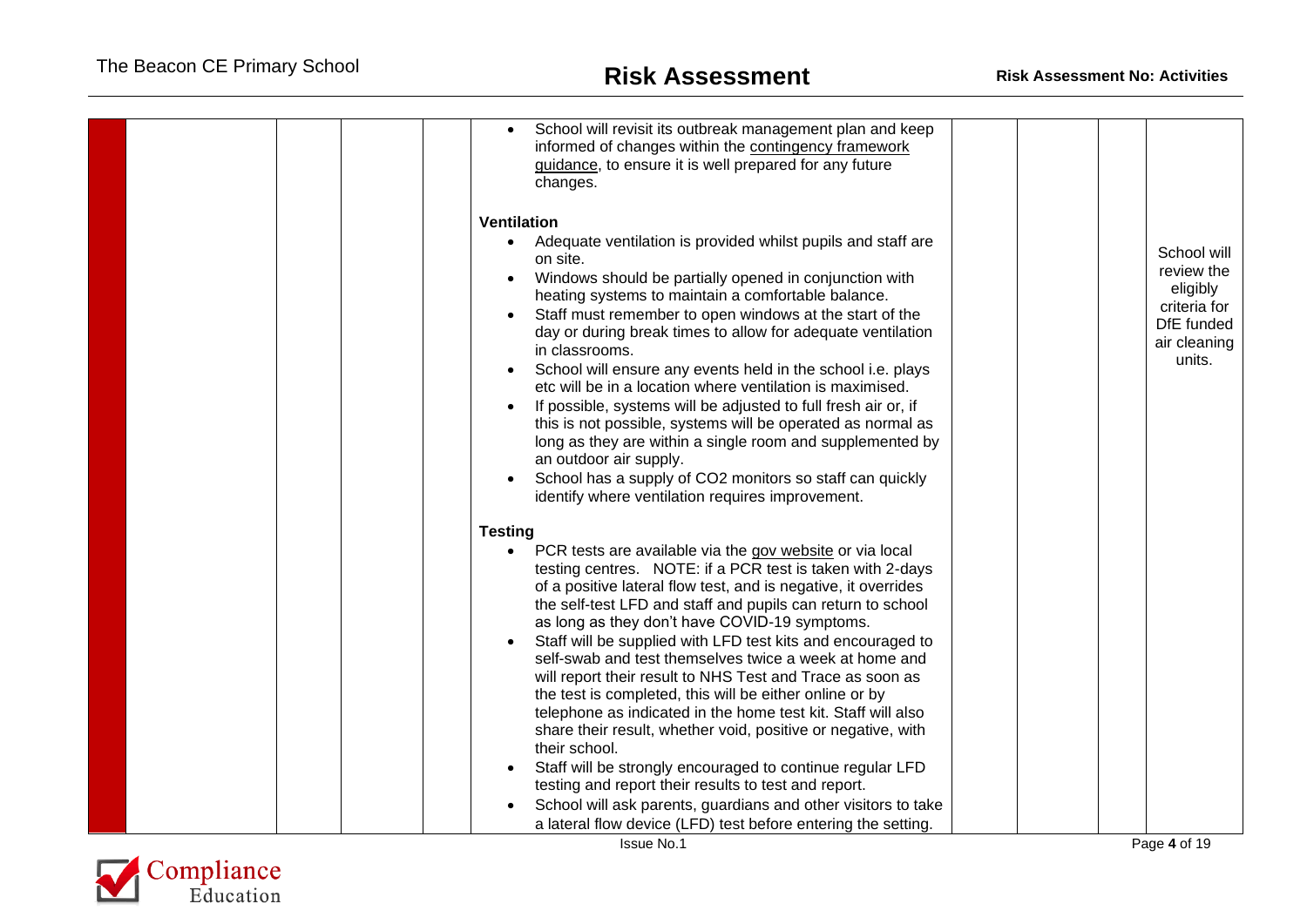|                |                                                      |   |   |    | Close contacts will be identified by NHS Test and Trace.<br>children under the age of 18 years and 6 months will no<br>longer be required to self-isolate isolate if they are<br>contacted by NHS Test and Trace as a close contact.<br>School will work with NHS Track and Trace to identify close<br>contacts of a positive case if requested.<br>From Wednesday 22 December, the 10-day self-isolation<br>period for people who record a positive PCR test result for<br>COVID-19 has been reduced to 7 days in most<br>circumstances, unless you cannot test for any reason.<br>Staff and students may now take LFD tests on day 6 and<br>day 7 of their self-isolation period. Those who receive two<br>negative test results are no longer required to complete 10<br>full days of self-isolation. The first test must be taken no<br>earlier than day 6 of the self-isolation period and tests must<br>be taken 24 hours apart. This also applies to children under<br>five, with LFD testing at parental or guardian discretion. If<br>both these test results are negative, and the person does<br>not have a high temperature, they may end their self-<br>isolation after the second negative test result and return to<br>school from day 8<br>Stay at home: guidance for households with possible or<br>confirmed coronavirus (COVID-19) infection - GOV.UK<br>(www.gov.uk) |                |   |  |
|----------------|------------------------------------------------------|---|---|----|------------------------------------------------------------------------------------------------------------------------------------------------------------------------------------------------------------------------------------------------------------------------------------------------------------------------------------------------------------------------------------------------------------------------------------------------------------------------------------------------------------------------------------------------------------------------------------------------------------------------------------------------------------------------------------------------------------------------------------------------------------------------------------------------------------------------------------------------------------------------------------------------------------------------------------------------------------------------------------------------------------------------------------------------------------------------------------------------------------------------------------------------------------------------------------------------------------------------------------------------------------------------------------------------------------------------------------------------------------------------------------------|----------------|---|--|
| $\overline{2}$ | Coronavirus<br>spread from one<br>country to another | 4 | 3 | 12 | Current UK Government Travel guidelines will be followed<br>All travellers arriving into the UK will need to isolate and get<br>a PCR test by 'day two' after arrival. They may end their<br>isolation once they receive a negative result. If the result is<br>positive, they should continue to isolate and follow rules on<br>isolation following a positive test.<br>Unvaccinated arrivals aged over 18 will follow the existing,<br>more onerous, testing and isolation regime.                                                                                                                                                                                                                                                                                                                                                                                                                                                                                                                                                                                                                                                                                                                                                                                                                                                                                                     | $\overline{4}$ | 4 |  |

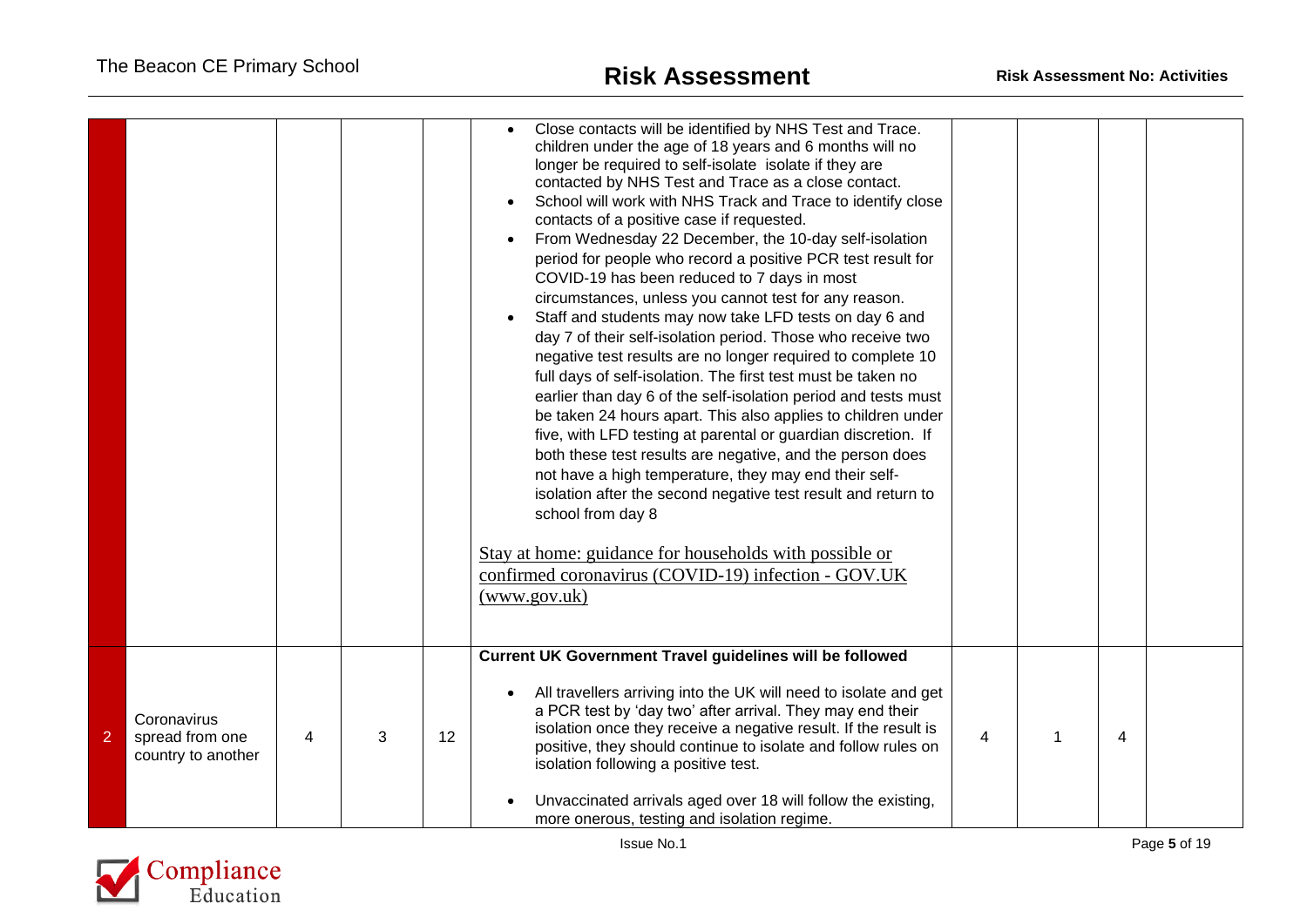|   |                                                                      |   |   |    | All Red list arrivals will enter quarantine.<br>https://www.gov.uk/guidance/travel-to-england-from-another-<br>country-during-coronavirus-covid-19                                                                                                                                                                                                                                                                                                                                                                                                                                                                                                                                                                                                                                                                                                                                                                                                                                                                                                                                                                                       |   |   |    |                                                                                            |
|---|----------------------------------------------------------------------|---|---|----|------------------------------------------------------------------------------------------------------------------------------------------------------------------------------------------------------------------------------------------------------------------------------------------------------------------------------------------------------------------------------------------------------------------------------------------------------------------------------------------------------------------------------------------------------------------------------------------------------------------------------------------------------------------------------------------------------------------------------------------------------------------------------------------------------------------------------------------------------------------------------------------------------------------------------------------------------------------------------------------------------------------------------------------------------------------------------------------------------------------------------------------|---|---|----|--------------------------------------------------------------------------------------------|
| 3 | Staff/Pupils at<br>increased risk<br>(CEV/BAME/Expectant<br>Mothers) | 5 | Δ | 20 | Staff who may be at increased risk may attend the<br>workplace/school as long as they are able to follow current<br>control measures.<br>Children and young people previously considered CEV<br>should attend school and should follow the same COVID-<br>19 guidance as the rest of the population. However, if a<br>child or young person has been advised to isolate or<br>reduce their social contact by their specialist, due to the<br>nature of their medical condition or treatment, rather than<br>because of the pandemic, they should continue to follow<br>the advice of their specialist. There is no change to this<br>advice as a result of the Government's Plan B.<br>Where necessary individual risk assessments will be<br>carried out (school will consult with Compliance Education).<br>Staff / pupils will follow advice given to them by their<br>GP/Medical professional.<br>Staff are to follow the latest government guidance at all<br>times, regarding the workplace.<br>Staff identified as being at increased risk can discuss with<br>their Head Teacher any additional controls they feel<br>necessary. | 5 | 2 | 10 | School will<br>support the<br>mental health<br>and wellbeing<br>of all staff and<br>pupils |
| 4 | Staff and pupils<br>displaying<br>symptoms                           | 4 | 4 | 16 | Head/SLT to be notified.<br>Staff and pupils displaying symptoms of Coronavirus will be<br>sent home and asked to follow latest government<br>guidance.<br>Where necessary, the infected person will be moved to a<br>designated isolation room whilst arrangements are made<br>for the person to be collected and taken home. A dedicated<br>toilet has been made available. In a case of a positive<br>result, these areas will be deep cleaned / fogged before<br>use.<br>Suitable PPE is available for staff.                                                                                                                                                                                                                                                                                                                                                                                                                                                                                                                                                                                                                        | 4 | 2 | 8  |                                                                                            |

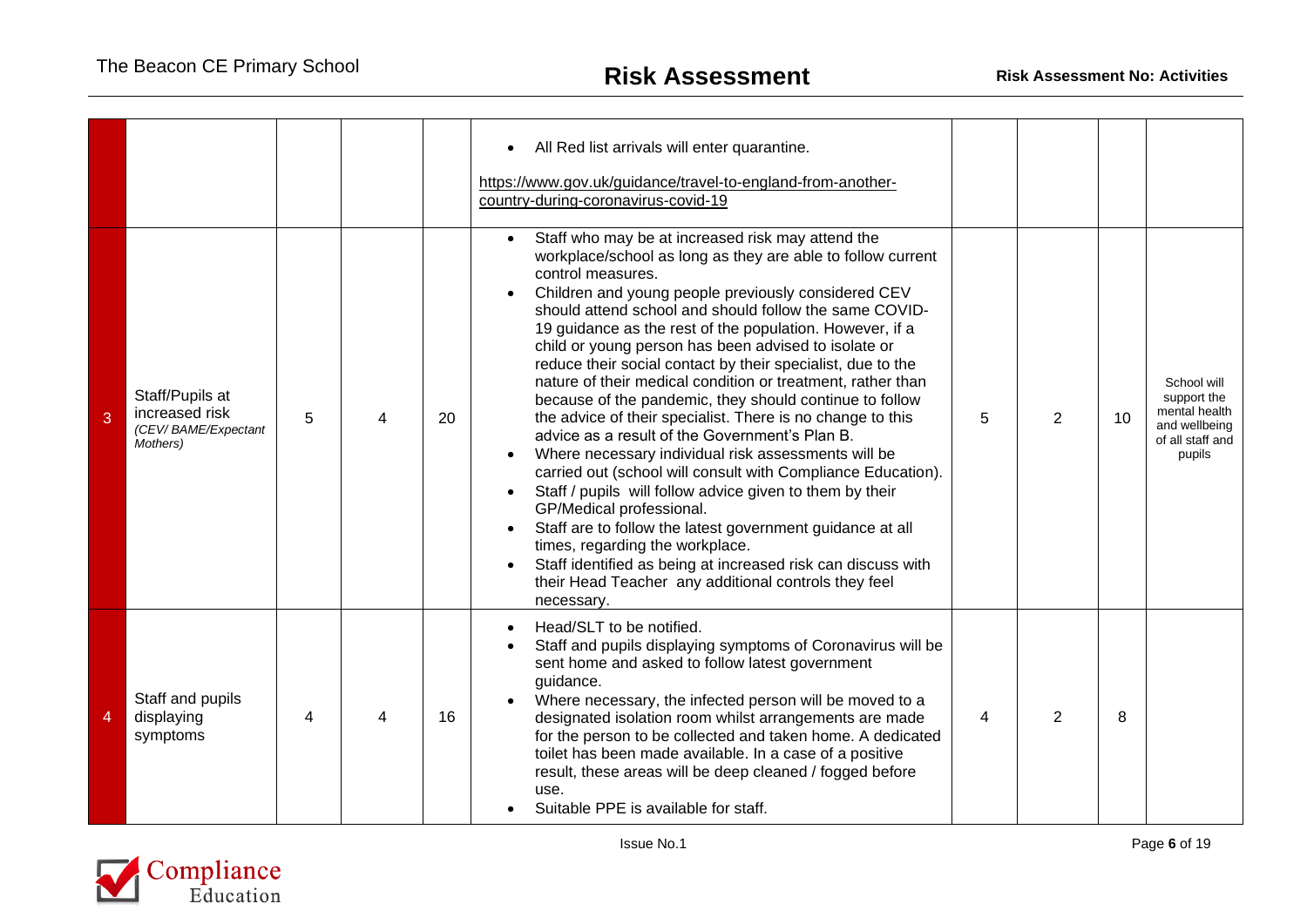| Staff and pupils who have been in contact with anyone<br>displaying symptoms will wash their hands thoroughly for<br>20 seconds.<br>A staffing plan is in place to ensure safe staffing levels are<br>achievable and appropriate to group sizes / pupil needs<br>and the activities required.<br>If a pupil / staff member is sent home with a suspected<br>case, their work area will be cleaned / fogged / wiped<br>down, with PPE available for staff.<br>Where pupils cannot attend site, distance learning will be<br>available via online learning.<br>o Free School Meals: support will be provided to<br>those who are eligible for benefits-related free<br>school meals<br>SEND: school will work collaboratively with families<br>$\circ$<br>to put in place reasonable adjustments<br>Access: school will work with families to ensure all<br>$\Omega$<br>pupils are able to access remote education<br>(devices, internet etc)<br>If staff member or pupil develops symptoms away from<br>site, they must not attend school and will follow local<br>government guidance for isolation / testing.<br>School has developed an Outbreak Management Plan.<br>Following several cases over a 10 day period, school may<br>activate their Outbreak Management Plan following advice<br>from United Kingdom Health Security Agency (UKHSA) or<br>following advice due to increased cases in the local<br>community.<br>If school identify several cases over a 10 day period, we<br>will contact Local Health Protection via the DFE helpline for<br>further advice on 0800 046 8687 and select option 1.<br><b>Positive Result</b><br>From 16 August 2021, those who are fully vaccinated and<br>$\bullet$<br>children under the age of 18 years and 6 months old will no | The<br>Headteacher<br>will use their<br>reasonable<br>judgement<br>when making<br>the decision to<br>refuse a pupil. |
|-----------------------------------------------------------------------------------------------------------------------------------------------------------------------------------------------------------------------------------------------------------------------------------------------------------------------------------------------------------------------------------------------------------------------------------------------------------------------------------------------------------------------------------------------------------------------------------------------------------------------------------------------------------------------------------------------------------------------------------------------------------------------------------------------------------------------------------------------------------------------------------------------------------------------------------------------------------------------------------------------------------------------------------------------------------------------------------------------------------------------------------------------------------------------------------------------------------------------------------------------------------------------------------------------------------------------------------------------------------------------------------------------------------------------------------------------------------------------------------------------------------------------------------------------------------------------------------------------------------------------------------------------------------------------------------------------------------------------------------------------------------------------------------|----------------------------------------------------------------------------------------------------------------------|
|                                                                                                                                                                                                                                                                                                                                                                                                                                                                                                                                                                                                                                                                                                                                                                                                                                                                                                                                                                                                                                                                                                                                                                                                                                                                                                                                                                                                                                                                                                                                                                                                                                                                                                                                                                                   |                                                                                                                      |
|                                                                                                                                                                                                                                                                                                                                                                                                                                                                                                                                                                                                                                                                                                                                                                                                                                                                                                                                                                                                                                                                                                                                                                                                                                                                                                                                                                                                                                                                                                                                                                                                                                                                                                                                                                                   |                                                                                                                      |
|                                                                                                                                                                                                                                                                                                                                                                                                                                                                                                                                                                                                                                                                                                                                                                                                                                                                                                                                                                                                                                                                                                                                                                                                                                                                                                                                                                                                                                                                                                                                                                                                                                                                                                                                                                                   |                                                                                                                      |
|                                                                                                                                                                                                                                                                                                                                                                                                                                                                                                                                                                                                                                                                                                                                                                                                                                                                                                                                                                                                                                                                                                                                                                                                                                                                                                                                                                                                                                                                                                                                                                                                                                                                                                                                                                                   |                                                                                                                      |
| longer be required to self-isolate if they are contacted by                                                                                                                                                                                                                                                                                                                                                                                                                                                                                                                                                                                                                                                                                                                                                                                                                                                                                                                                                                                                                                                                                                                                                                                                                                                                                                                                                                                                                                                                                                                                                                                                                                                                                                                       |                                                                                                                      |
| NHS Test and Trace as a close contact. Instead these                                                                                                                                                                                                                                                                                                                                                                                                                                                                                                                                                                                                                                                                                                                                                                                                                                                                                                                                                                                                                                                                                                                                                                                                                                                                                                                                                                                                                                                                                                                                                                                                                                                                                                                              |                                                                                                                      |
| individuals will be required to undertake a PCR test.                                                                                                                                                                                                                                                                                                                                                                                                                                                                                                                                                                                                                                                                                                                                                                                                                                                                                                                                                                                                                                                                                                                                                                                                                                                                                                                                                                                                                                                                                                                                                                                                                                                                                                                             |                                                                                                                      |
| From Tuesday 14 December, those who have been                                                                                                                                                                                                                                                                                                                                                                                                                                                                                                                                                                                                                                                                                                                                                                                                                                                                                                                                                                                                                                                                                                                                                                                                                                                                                                                                                                                                                                                                                                                                                                                                                                                                                                                                     |                                                                                                                      |
| identified as a contact of someone with COVID-19 -                                                                                                                                                                                                                                                                                                                                                                                                                                                                                                                                                                                                                                                                                                                                                                                                                                                                                                                                                                                                                                                                                                                                                                                                                                                                                                                                                                                                                                                                                                                                                                                                                                                                                                                                |                                                                                                                      |

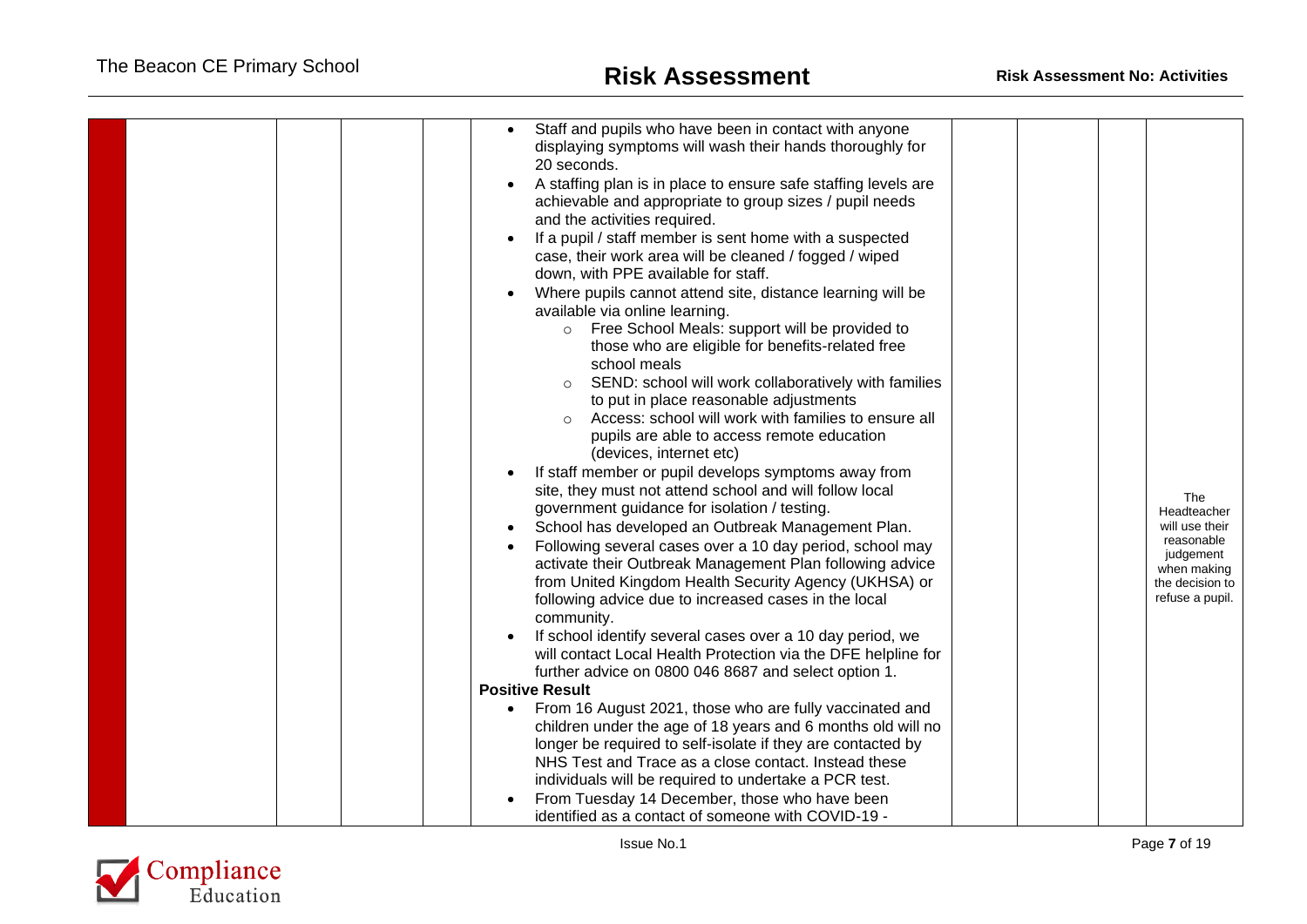|                |                                                                     |   |                |   | whether Omicron or not - should take an NHS rapid lateral<br>flow test every day for 7 days to help slow the spread of<br>COVID-19. This replaces the requirement for Omicron<br>contacts to isolate for 10 days and applies to:<br>fully vaccinated adults (people who have had 2 jabs)<br>all pupils/students aged 5 to 18 years and 6 months<br>(regardless of vaccination status)<br>individuals who can prove they are unable to be vaccinated<br>for clinical reasons and<br>people taking part, or have taken part, in an approved<br>clinical trial for a COVD-19 vaccine<br>Symptomatic individuals and those who record a positive<br>test result, will still be required to self-isolate.<br>From Wednesday 22 December, the 10-day self-isolation<br>period for people who record a positive PCR test result for<br>COVID-19 has been reduced to 7 days in most<br>circumstances, unless you cannot test for any reason.<br>Staff and students may now take LFD tests on day 6 and<br>day 7 of their self-isolation period. Those who receive two<br>negative test results are no longer required to complete 10<br>full days of self-isolation. The first test must be taken no<br>earlier than day 6 of the self-isolation period and tests must<br>be taken 24 hours apart. This also applies to children under<br>five, with LFD testing at parental or guardian discretion. If<br>both these test results are negative, and the person does<br>not have a high temperature, they may end their self-<br>isolation after the second negative test result and return to<br>school from day 8 |   |   |              |
|----------------|---------------------------------------------------------------------|---|----------------|---|-------------------------------------------------------------------------------------------------------------------------------------------------------------------------------------------------------------------------------------------------------------------------------------------------------------------------------------------------------------------------------------------------------------------------------------------------------------------------------------------------------------------------------------------------------------------------------------------------------------------------------------------------------------------------------------------------------------------------------------------------------------------------------------------------------------------------------------------------------------------------------------------------------------------------------------------------------------------------------------------------------------------------------------------------------------------------------------------------------------------------------------------------------------------------------------------------------------------------------------------------------------------------------------------------------------------------------------------------------------------------------------------------------------------------------------------------------------------------------------------------------------------------------------------------------------------------------------------------------------|---|---|--------------|
| $\overline{5}$ | Lack of control<br>over<br>contractors/visitors<br>coming onto site | 4 | $\overline{2}$ | 8 | During school hours contractors or visitors will be allowed<br>onto the school premises and into the school building by<br>making a prior appointment with the Head Teacher or Site<br>Manager.<br>All contractors and visitors are instructed to report to the<br>main school reception upon arrival.<br>All contractors and visitors will be required to wear face<br>coverings when moving around school.<br>All contractors and visitors (including parents) will be<br>required to wear face coverings whilst in school.<br><b>Issue No.1</b>                                                                                                                                                                                                                                                                                                                                                                                                                                                                                                                                                                                                                                                                                                                                                                                                                                                                                                                                                                                                                                                          | 4 | 4 | Page 8 of 19 |

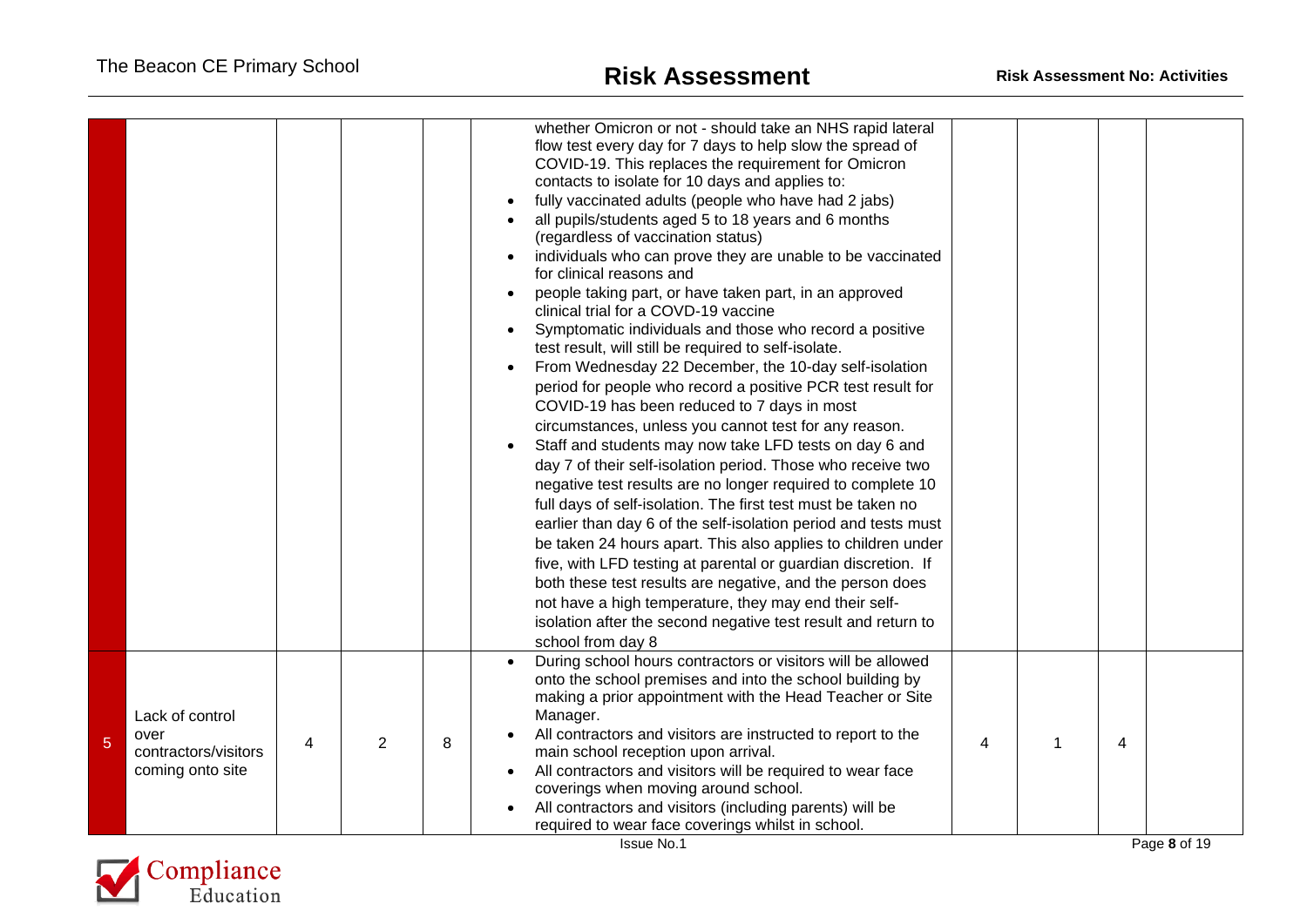|   |                              |   |    | All contractors and visitors (including parents) will be asked<br>$\bullet$<br>to take a lateral flow device (LFD) test before entering the<br>setting.<br>All contractors and visitors are asked for verbal or written<br>evidence to confirm that:<br>I am at present not suffering from any symptoms or<br>$\circ$<br>have tested positive for coronavirus within the last<br>10 days.<br>No member of my household are displaying<br>symptoms or have tested positive for coronavirus<br>within the last 10 days.<br>I have not been contacted by the NHS Test and<br>$\circ$<br>Trace service within the last 10 days.<br>The school reserves the right to deny access or request a<br>person to leave the school premises if the person was<br>deemed to be displaying coronavirus symptoms or being<br>aggressive or abusive to school staff.<br>Were possible, school will endeavour to ensure contractors<br>and visitors attend outside of normal school operating<br>hours if safe to do so,<br>The school will adopt a flexible approach to interviews, with<br>alternative options to face-to-face interviews offered where<br>possible |   |   |   |  |
|---|------------------------------|---|----|------------------------------------------------------------------------------------------------------------------------------------------------------------------------------------------------------------------------------------------------------------------------------------------------------------------------------------------------------------------------------------------------------------------------------------------------------------------------------------------------------------------------------------------------------------------------------------------------------------------------------------------------------------------------------------------------------------------------------------------------------------------------------------------------------------------------------------------------------------------------------------------------------------------------------------------------------------------------------------------------------------------------------------------------------------------------------------------------------------------------------------------------------|---|---|---|--|
| 6 | Group Activities/<br>Lessons | 4 | 16 | Physical Education should take place outside where<br>possible to maximise ventilation.<br>Resources that are shared between different learning<br>groups, such as Science, Art, DT and sports equipment,<br>will be cleaned frequently / after each use.<br>All outdoor sports and supervised activities for children can<br>take place without restrictions on attendance. Activities<br>taking place outdoors can happen in groups of any<br>number. This is because the transmission risk is lower<br>outside.<br>If communal areas are used for group activities / lessons<br>they should be cleaned down after use.<br>All communal areas in use should remain well ventilated.<br>Activities such as singing should be carried out following<br>latest government guidance / risk assessment.                                                                                                                                                                                                                                                                                                                                                 | 4 | 2 | 8 |  |

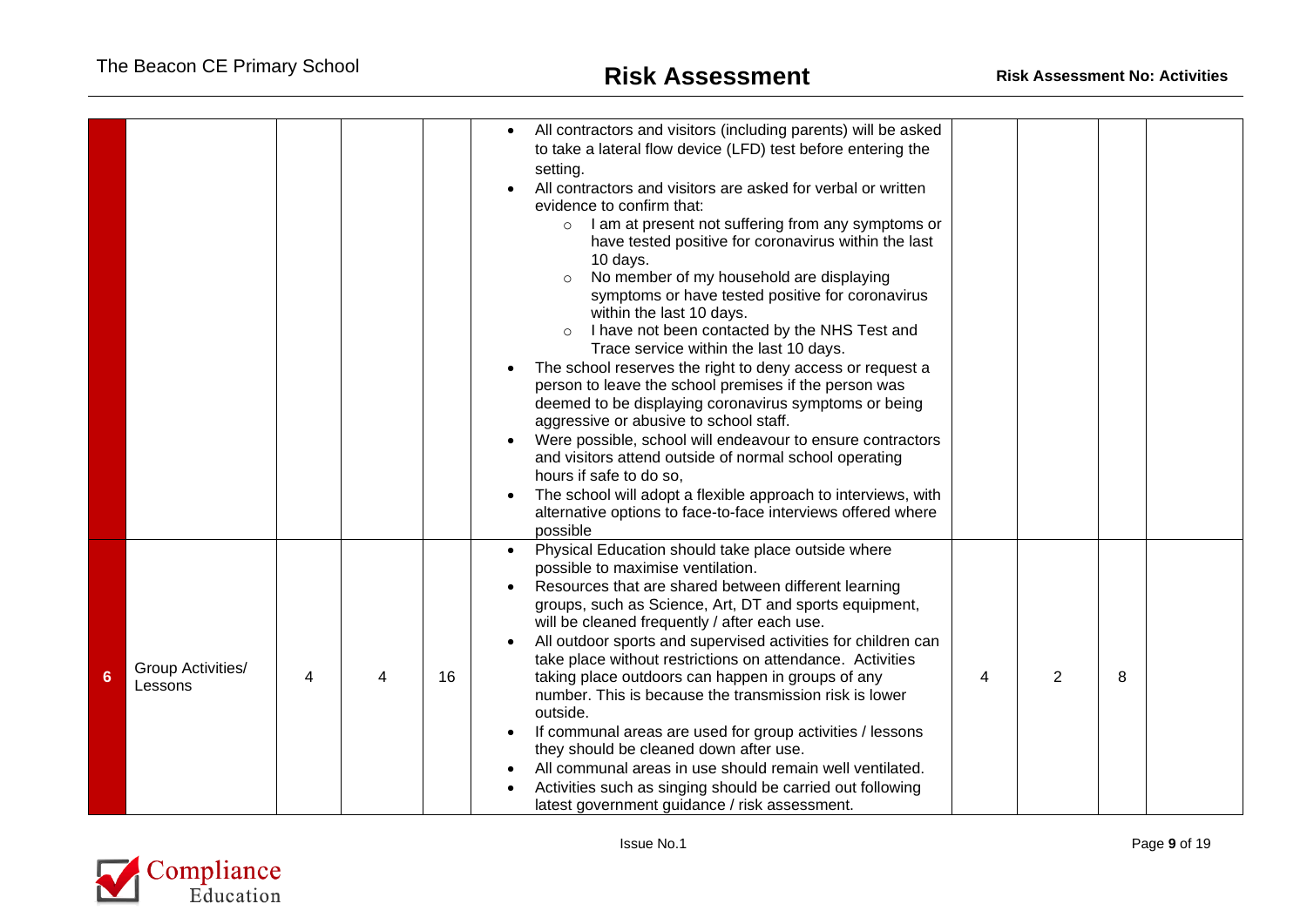|   |                                                                  |   |   |                 | CLEAPSS Covid 19 guidance will be followed for all DT,<br>Science, Sports and Food Tech Practical lessons.<br>Pupils will attend in PE kit for their designated PE day, this<br>will eliminate the need for changing rooms.<br>Learning groups will not share changing areas were<br>possible.<br>Changing areas will be cleaned after use.<br>School will remain vigilant and aware of the additional risk<br>of infection in environments where singing, chanting,<br>playing wind or brass instruments, dance or drama takes<br>place.                                                                                                                         |   |                |   |  |
|---|------------------------------------------------------------------|---|---|-----------------|-------------------------------------------------------------------------------------------------------------------------------------------------------------------------------------------------------------------------------------------------------------------------------------------------------------------------------------------------------------------------------------------------------------------------------------------------------------------------------------------------------------------------------------------------------------------------------------------------------------------------------------------------------------------|---|----------------|---|--|
|   | Cleaning                                                         | 4 | 3 | 12 <sup>2</sup> | A high standard of cleaning will be maintained.<br>Cleaning checklists / records are kept.<br>Additional cleaning will remain where required i.e. were<br>toilets, outdoor/ indoor equipment is being shared by<br>different learning groups.<br>PPE is provided for cleaning staff.<br>Staff are trained in the safe use of PPE and COSHH.<br>The school is cleaned with normal household disinfectant.<br>Any contaminated (suspected/confirmed) waste should be<br>double bagged and stored for 72 hours before disposal.<br>All spillages of blood, faeces, saliva, vomit, nasal and eye<br>discharges should be cleaned up immediately (always<br>wear PPE). | 4 | 1              | 4 |  |
| 8 | Unable to social<br>distance on<br>dedicated/public<br>transport | 4 |   | 16              | <b>Public Transport</b><br>Staff and pupils are advised to follow current government<br>guidelines. From the 30 <sup>th</sup> November, it is now mandatory<br>for staff to wear a face covering on public transport.<br>The school will endeavour to encourage staff and pupils to<br>walk or cycle to school.<br><b>Dedicated Transport</b><br>Primary school pupils are not required to wear face<br>coverings when travelling on school dedicated transport<br>however this is mandatory for staff.<br><b>Car Sharing</b><br>All Staff and pupils will avoid car sharing where possible.                                                                      | 4 | $\overline{2}$ | 4 |  |

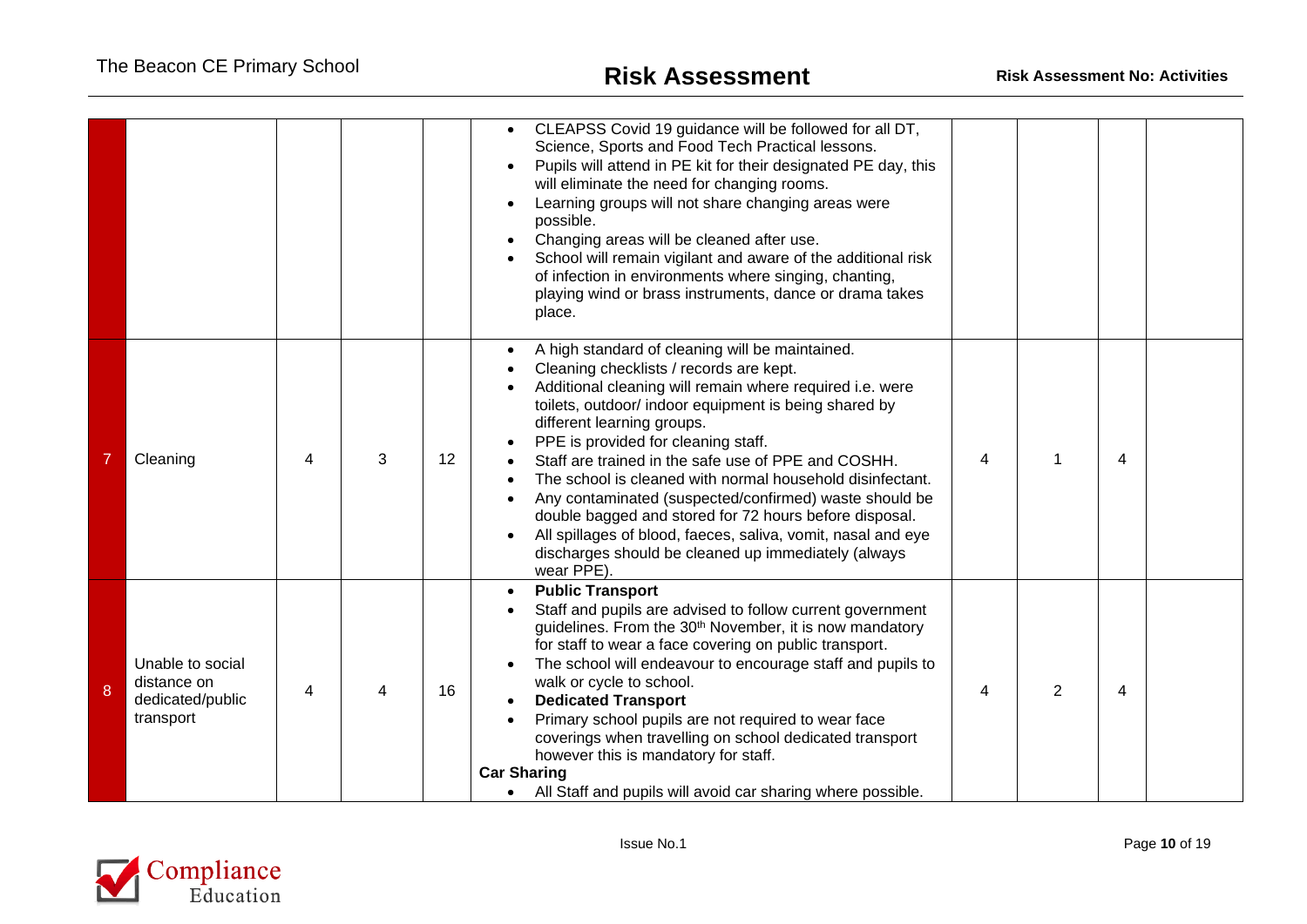| 9  | Unable to social<br>distance when<br>administering first                    | 5 | $\overline{2}$ | 10 <sup>°</sup> | If car sharing is essential, windows should be opened to<br>maximise ventilation with passengers seated front to back.<br>Staff will be asked to wear face coverings when car<br>sharing.<br>The school will ensure an adequate number of First Aiders<br>$\bullet$<br>(Paediatric First Aid for EYFS, First Aid at Work,<br>Emergency First Aid) are always available.<br>The school will ensure all First Aiders receive refresher<br>training as required.<br>For advice on CPR during COVID-19 please follow the link<br>below<br>https://www.resus.org.uk/covid-19-resources/covid-19-    | 5 |   | 5 |                                                                                       |
|----|-----------------------------------------------------------------------------|---|----------------|-----------------|------------------------------------------------------------------------------------------------------------------------------------------------------------------------------------------------------------------------------------------------------------------------------------------------------------------------------------------------------------------------------------------------------------------------------------------------------------------------------------------------------------------------------------------------------------------------------------------------|---|---|---|---------------------------------------------------------------------------------------|
|    | aid                                                                         |   |                |                 | resources-general-public/resuscitation-council-uk-<br>statement-covid-19<br>The school will work closely with the Local Health<br>Protection Team and follow their advice.<br>The school will contact Compliance Education to report any<br>confirmed Coronavirus cases or serious injuries as it may<br>be necessary to file an HSE RIDDOR report.                                                                                                                                                                                                                                            |   |   |   |                                                                                       |
| 10 | Lack over control<br>over external clubs<br>hiring the school<br>facilities | 4 | 3              | 12              | The school will only allow external clubs and organisations<br>to use/hire their facilities in line with latest government<br>guidance.                                                                                                                                                                                                                                                                                                                                                                                                                                                        | 4 | 1 | 4 |                                                                                       |
| 11 | <b>Educational Visits</b>                                                   | 4 |                | 16              | Educational visits that are integral will take place following<br>$\bullet$<br>the completion of an individual risk assessment.<br>Individual local authority guidance will be followed if<br>traveling between counties.<br>Local government transport guidance will be followed<br>School will consider whether to go ahead with planned<br>international educational visits, recognising the risk of<br>disruption to education resulting from the need to isolate<br>and test on arrival back into the UK. School will refer to the<br>Foreign, Commonwealth and Development Office travel | 4 | 2 | 8 | Ensure any<br>new bookings<br>have<br>adequate<br>financial<br>protection in<br>place |

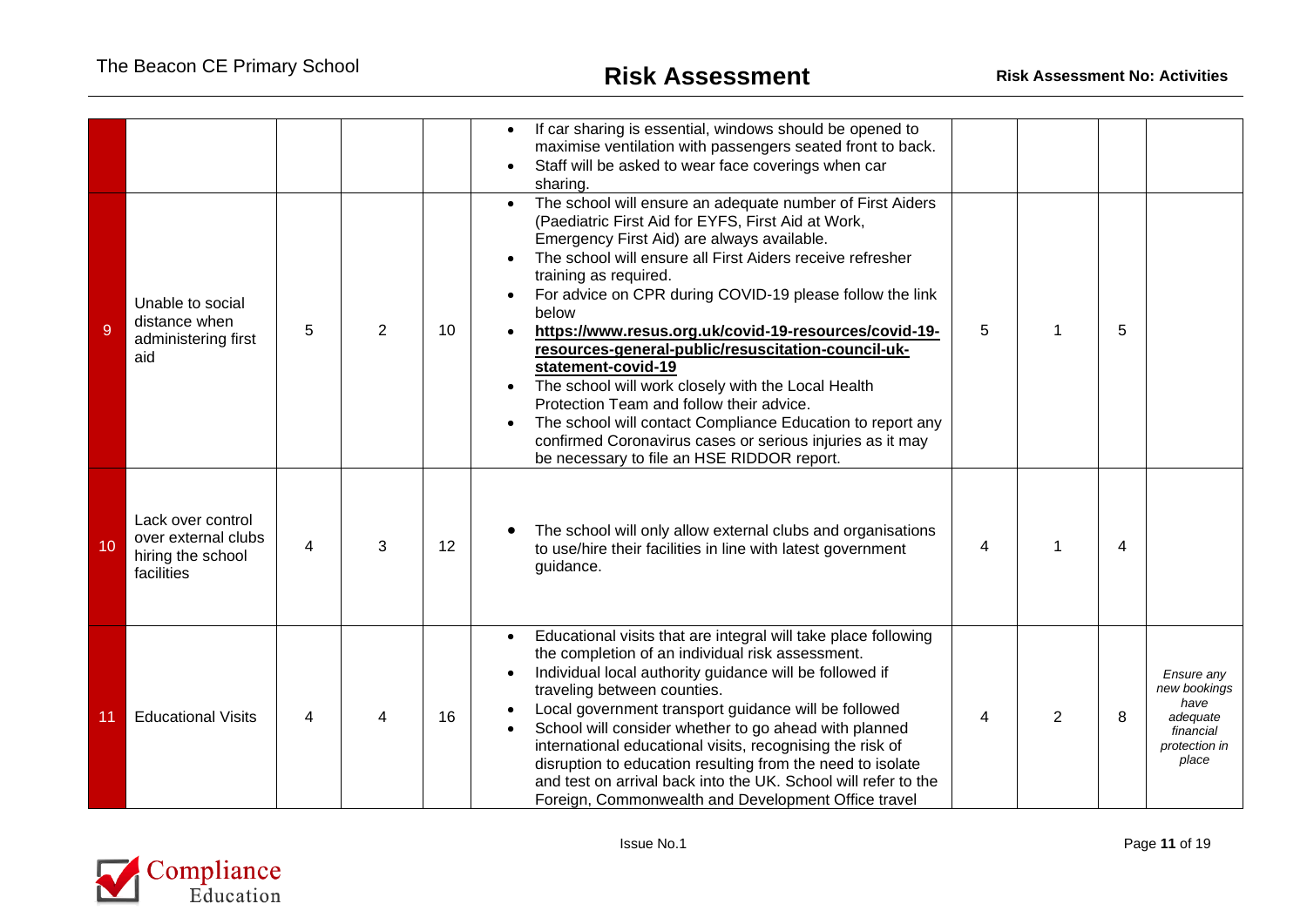|    |                                                                          |   |   |    | advice and the guidance on international travel before<br>booking and travelling.<br>School will monitor Covid-19 restrictions that may impact<br>educational trips planned within other parts of the UK.<br>A full and thorough risk assessment will be carried out in<br>relation to educational visits to ensure any United Kingdom<br>Health Security Agency (UKHSA) advice is included as part<br>of that risk assessment.<br>General guidance about educational visits is available and<br>is supported by specialist advice from the Outdoor<br>Education Advisory Panel (OEAP).                                                                                                                                                                                                                                                                                                                                                                                                                                                                                                                                                               |   |   |   |  |
|----|--------------------------------------------------------------------------|---|---|----|-------------------------------------------------------------------------------------------------------------------------------------------------------------------------------------------------------------------------------------------------------------------------------------------------------------------------------------------------------------------------------------------------------------------------------------------------------------------------------------------------------------------------------------------------------------------------------------------------------------------------------------------------------------------------------------------------------------------------------------------------------------------------------------------------------------------------------------------------------------------------------------------------------------------------------------------------------------------------------------------------------------------------------------------------------------------------------------------------------------------------------------------------------|---|---|---|--|
| 12 | Unable to stop the<br>virus from<br>spreading<br><b>Personal Hygiene</b> | 4 | 3 | 12 | <b>Transmission</b><br>All staff and pupils are reminded on a regular basis to<br>$\bullet$<br>follow good respiratory and hand hygiene to minimise the<br>chance of transmission.<br>We will recommend that face coverings are worn by staff<br>and adults (including visitors) when moving around in<br>corridors and communal areas. Health advice continues to<br>be that children in primary schools should not be asked to<br>wear face coverings<br>Handwashing<br>Handwashing facilities are available throughout the school.<br>Handwash notice and instructions are located throughout<br>the school.<br>All staff and pupils are aware of best practise.<br><b>Coughing and sneezing</b><br>All staff and pupils are encouraged to cover their mouth<br>and nose with a tissue.<br>Staff and pupils will wash hands after using or disposing of<br>tissues.<br>Spitting is discouraged.<br>Personal protective equipment (PPE).<br>PPE in place for cleaners as per MSDS and/or COSHH risk<br>assessments<br>PPE in place for cleaners when completing a Deep Clean<br>The correct PPE should be used when handling cleaning<br>chemicals. | 4 | 1 | 4 |  |

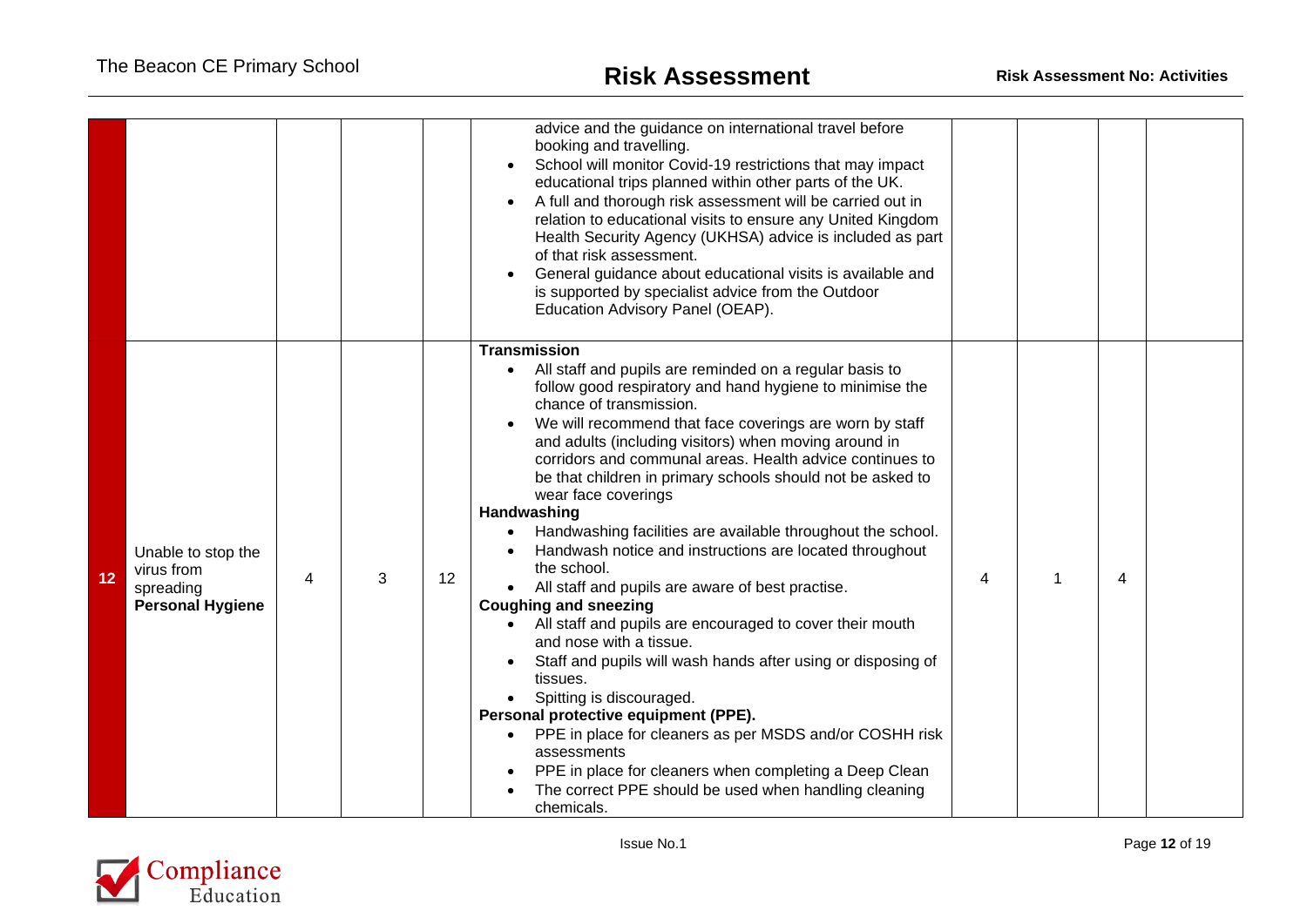|    |                                                                          |   |   |    | PPE is worn as per the cleaning chemicals COSHH risk<br>assessment or MSDS.<br>PPE is worn by First Aiders.<br><b>Nappy or Pad Changing (PPE)</b><br>Disposable gloves and aprons are provided and worn<br>Staff will wear fluid resistant type IIR surgical mask and<br>disposable eye protection (where there is a risk of<br>splashing).                                                                                                                                                                                                                                                                                                                                                                                                                                                                                                                                                                                                                                                                                                                                                                                                                                                                                                                                                                                                                                                                                                                                                                                                              |   |   |   |  |
|----|--------------------------------------------------------------------------|---|---|----|----------------------------------------------------------------------------------------------------------------------------------------------------------------------------------------------------------------------------------------------------------------------------------------------------------------------------------------------------------------------------------------------------------------------------------------------------------------------------------------------------------------------------------------------------------------------------------------------------------------------------------------------------------------------------------------------------------------------------------------------------------------------------------------------------------------------------------------------------------------------------------------------------------------------------------------------------------------------------------------------------------------------------------------------------------------------------------------------------------------------------------------------------------------------------------------------------------------------------------------------------------------------------------------------------------------------------------------------------------------------------------------------------------------------------------------------------------------------------------------------------------------------------------------------------------|---|---|---|--|
| 13 | Unable to stop the<br>virus from<br>spreading<br><b>General Cleaning</b> | 4 | 3 | 12 | Cleaning of the environment,<br>The school is cleaned with normal household disinfectant.<br>All surfaces that the symptomatic person has come into<br>contact with must be cleaned and disinfected, including:<br>Objects which are visibly contaminated with body<br>$\circ$<br>fluids will be disinfected.<br>All potentially contaminated high-contact areas<br>such as bathrooms, door handles, telephones,<br>grab-rails in corridors and stairwells are cleaned on<br>a regular basis.<br>Use of disposable cloths or paper roll and disposable mop<br>heads, to clean all hard surfaces, floors, chairs, door<br>handles and sanitary fittings.<br>The school will monitor cleaning contracts and ensure<br>cleaners are appropriately trained with access to PPE.<br>Cleaning of blood and body fluid spillages.<br>All spillages of blood, faeces, saliva, vomit, nasal and eye<br>$\bullet$<br>discharges should be cleaned up immediately (always<br>wearing PPE).<br>Staff are aware to never use mops for cleaning up blood<br>and body fluid spillages - use disposable paper towels and<br>discard clinical waste as described below. A spillage kit is<br>available for blood spills.<br><b>Clinical waste.</b><br>Procedure in place to segregate domestic and clinical<br>$\bullet$<br>waste, in accordance with local policy.<br>Used nappies/pads, gloves, aprons and soiled dressings<br>are stored in correct clinical waste bags in foot-operated<br>bins.<br>All clinical waste is removed by a registered waste<br>contractor. | 4 | 1 | 4 |  |

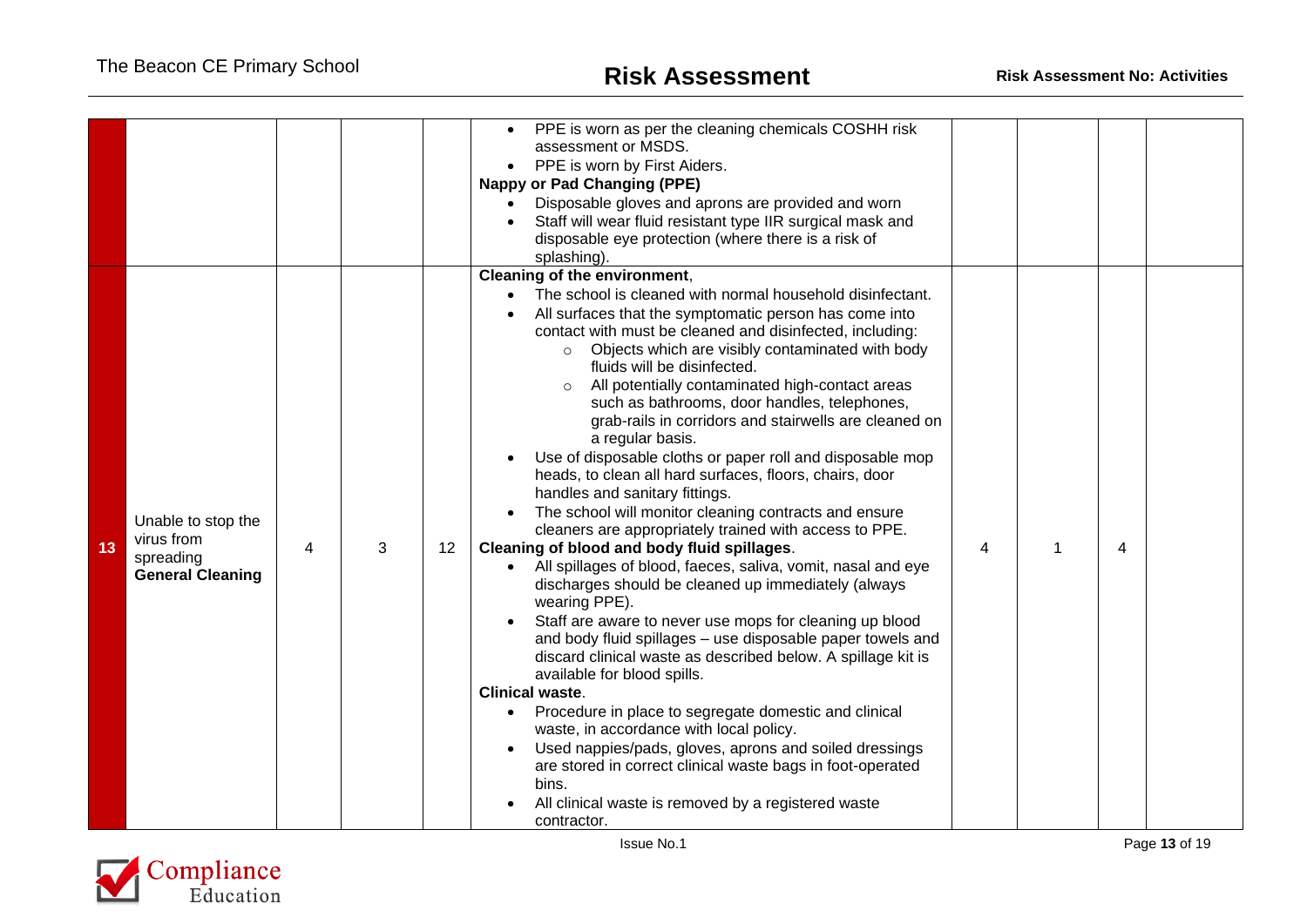|  | All clinical waste bags will be less than two-thirds full and<br>stored in a dedicated area. |  |  |
|--|----------------------------------------------------------------------------------------------|--|--|
|--|----------------------------------------------------------------------------------------------|--|--|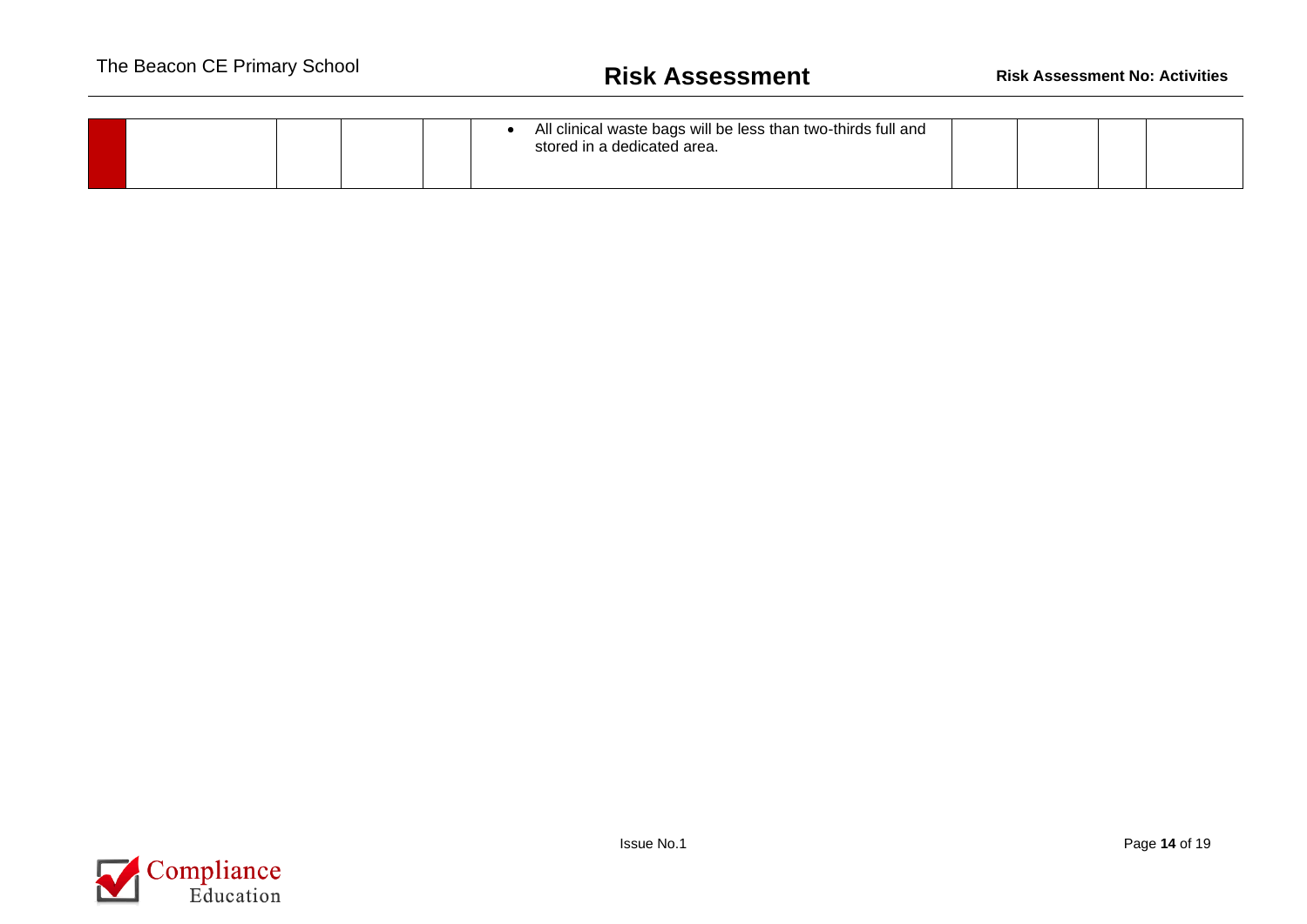|           | <b>ACTION ARISING FROM RISK ASSESSMENT</b> |                         |                           |                    |                          |  |  |  |  |  |  |
|-----------|--------------------------------------------|-------------------------|---------------------------|--------------------|--------------------------|--|--|--|--|--|--|
| <b>No</b> | <b>Risk</b><br>Rating                      | <b>Action Required:</b> | Person (s)<br>Responsible | <b>Target Date</b> | Date<br><b>Completed</b> |  |  |  |  |  |  |
|           |                                            |                         |                           |                    |                          |  |  |  |  |  |  |
|           |                                            |                         |                           |                    |                          |  |  |  |  |  |  |
|           |                                            |                         |                           |                    |                          |  |  |  |  |  |  |
|           |                                            |                         |                           |                    |                          |  |  |  |  |  |  |
|           |                                            |                         |                           |                    |                          |  |  |  |  |  |  |
|           |                                            |                         |                           |                    |                          |  |  |  |  |  |  |

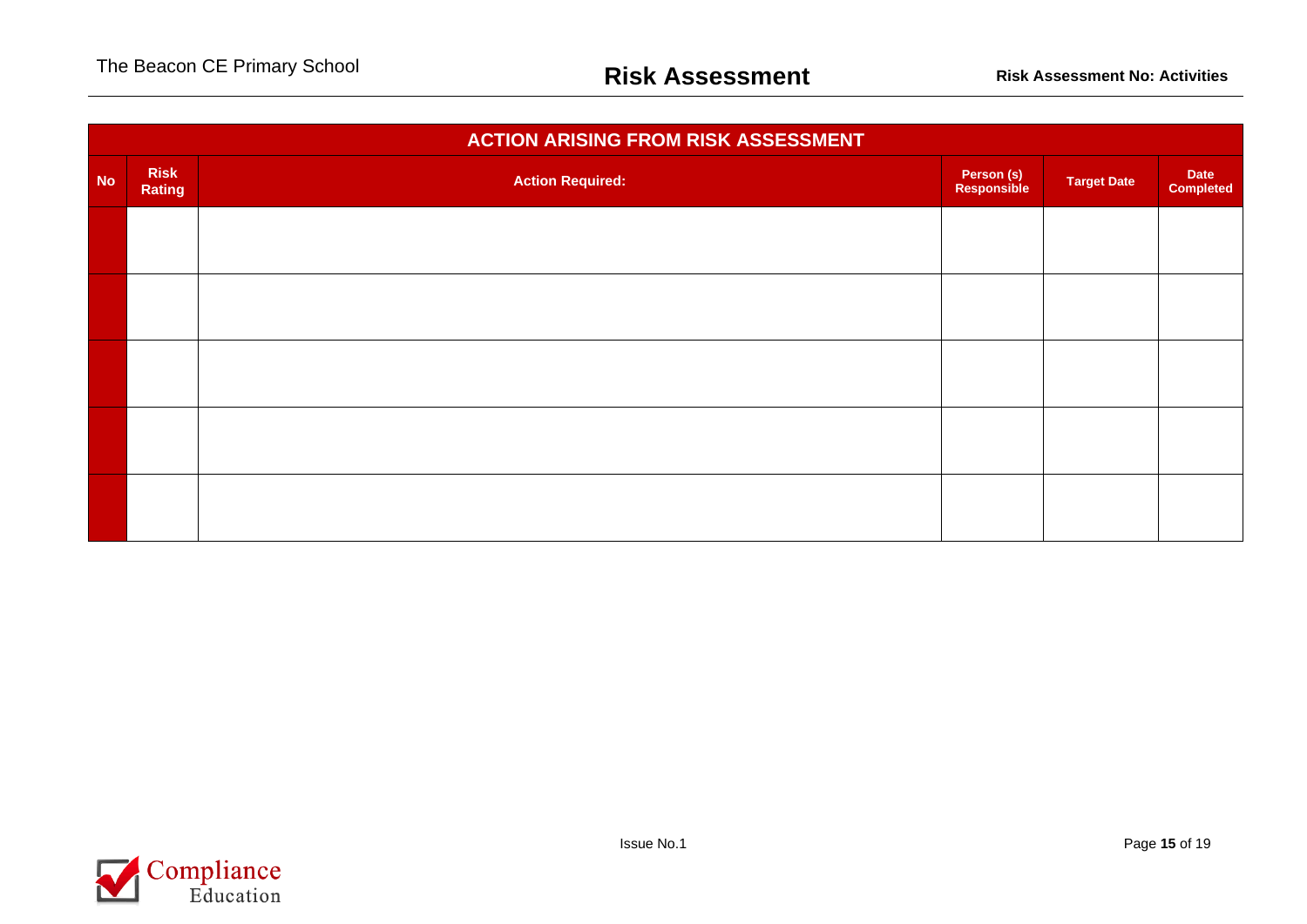## **Useful Websites**

| https://www.gov.uk/government/publications/health-and-safety-advice-for-   |
|----------------------------------------------------------------------------|
| schools/responsibilities-and-duties-for-schools                            |
|                                                                            |
| https://www.hse.gov.uk/services/education/sensible-leadership/school-      |
| leaders.htm                                                                |
| https://www.hse.gov.uk/services/education/faqs.htm#a1                      |
| https://www.gov.uk/guidance/emergencies-and-severe-weather-schools-and-    |
| early-years-settings                                                       |
| https://www.gov.uk/government/publications/actions-for-schools-during-     |
| the-coronavirus-outbreak/guidance-for-full-opening-schools                 |
| https://www.gov.uk/government/publications/guidance-on-shielding-and-      |
| protecting-extremely-vulnerable-persons-from-covid-19/guidance-on-         |
| shielding-and-protecting-extremely-vulnerable-persons-from-covid-19        |
| https://www.gov.uk/government/publications/staying-alert-and-safe-social-  |
| distancing/staying-alert-and-safe-social-distancing#clinically-vulnerable- |
| people                                                                     |
| https://www.gov.uk/government/publications/covid-19-review-of-             |
| disparities-in-risks-and-outcomes                                          |
| https://www.gov.uk/government/news/extra-mental-health-support-for-        |
| pupils-and-teachers                                                        |
| http://www.educationsupport.org.uk/                                        |
| https://www.eventbrite.co.uk/e/dfe-supporting-pupil-and-student-mental-    |
| wellbeing-tickets-110796856380                                             |
| https://www.gov.uk/government/publications/behaviour-and-discipline-in-    |
| schools                                                                    |
| https://www.gov.uk/government/publications/actions-for-schools-during-     |
| the-coronavirus-outbreak/guidance-for-full-opening-schools#res             |
| https://www.gov.uk/government/publications/coronavirus-covid-19-online-    |
| education-resources                                                        |
| https://educationendowmentfoundation.org.uk/covid-19-resources/covid-19-   |
| support-guide-for-schools/                                                 |
|                                                                            |

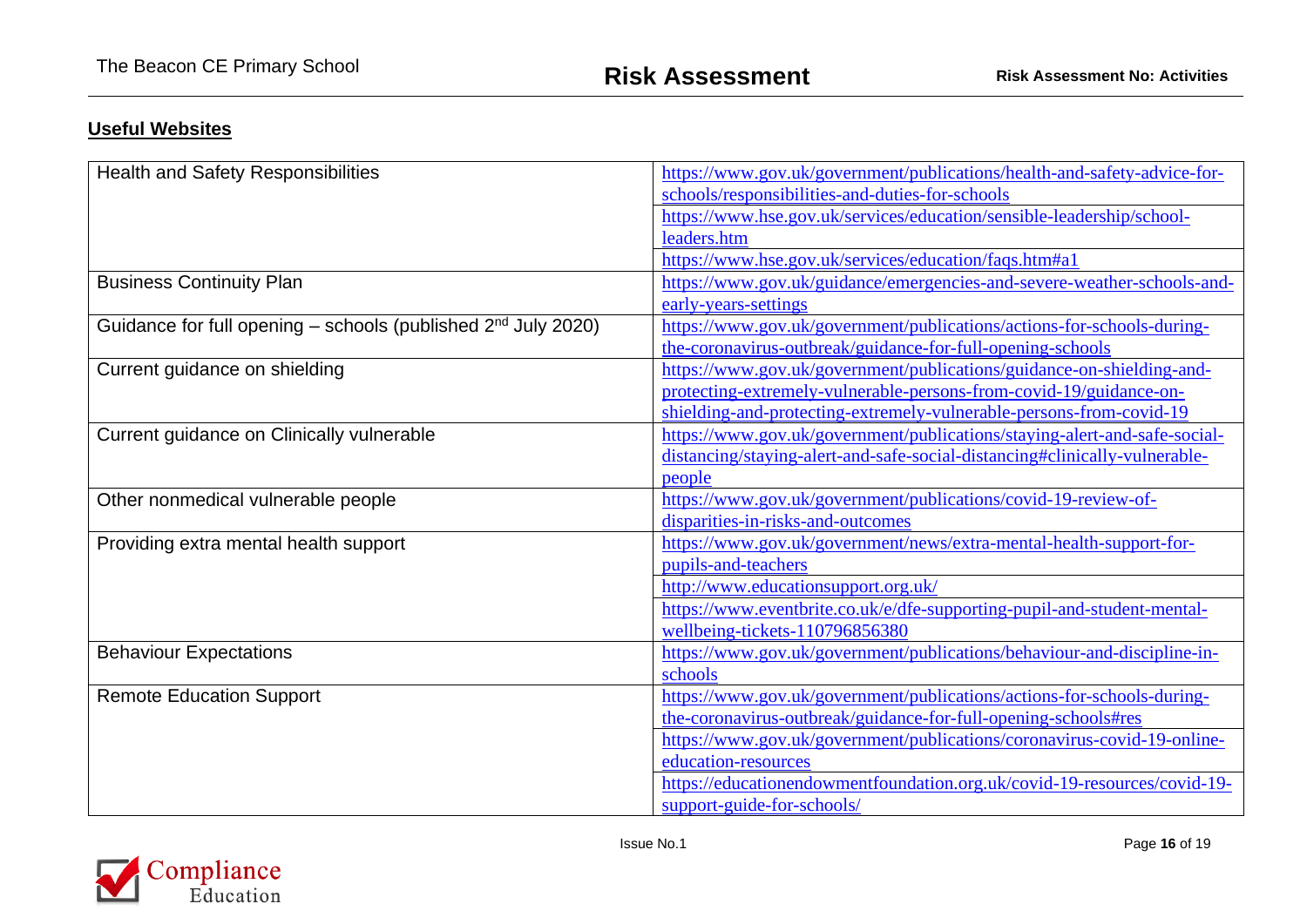|                                              | https://edtech-demonstrator.lgfl.net/                                        |
|----------------------------------------------|------------------------------------------------------------------------------|
|                                              | https://get-help-with-tech.education.gov.uk/about-bt-wifi                    |
| <b>Coronavirus Symptoms</b>                  | https://www.gov.uk/guidance/nhs-test-and-trace-how-it-works#people-who-      |
|                                              | develop-symptoms-of-coronavirus                                              |
| Stay at home guidance                        | https://www.gov.uk/government/publications/covid-19-stay-at-home-            |
|                                              | guidance                                                                     |
| Arranging a Test                             | https://www.gov.uk/guidance/coronavirus-covid-19-getting-tested              |
| <b>Testing and Tracing</b>                   | https://www.nhs.uk/conditions/coronavirus-covid-19/testing-and-tracing/      |
| Contacting your Local Health Protection Team | https://www.gov.uk/guidance/contacts-phe-health-protection-teams             |
| Guidance on staff wearing PPE                | https://www.gov.uk/government/publications/safe-working-in-education-        |
|                                              | childcare-and-childrens-social-care/safe-working-in-education-childcare-     |
|                                              | and-childrens-social-care-settings-including-the-use-of-personal-protective- |
|                                              | equipment-ppe                                                                |
| Site Manager/Caretaker                       | https://www.hse.gov.uk/coronavirus/legionella-risks-during-coronavirus-      |
|                                              | outbreak.htm                                                                 |
|                                              | https://www.cibse.org/coronavirus-covid-19/emerging-from-lockdown            |
|                                              | https://www.hse.gov.uk/coronavirus/equipment-and-machinery/air-              |
|                                              | conditioning-and-ventilation.htm                                             |
| Cleaning                                     | https://www.gov.uk/government/publications/covid-19-decontamination-in-      |
|                                              | non-healthcare-settings                                                      |
| Catering                                     | https://www.gov.uk/government/publications/covid-19-guidance-for-food-       |
|                                              | businesses/guidance-for-food-businesses-on-coronavirus-covid-19              |
| <b>Safer Travel</b>                          | https://www.gov.uk/guidance/coronavirus-covid-19-safer-travel-guidance-      |
|                                              | for-passengers                                                               |
| <b>Educational Visits</b>                    | https://www.gov.uk/government/publications/coronavirus-covid-19-travel-      |
|                                              | advice-for-educational-settings/coronavirus-travel-guidance-for-             |
|                                              | educational-settings                                                         |
|                                              | https://www.gov.uk/government/publications/health-and-safety-on-             |
|                                              | educational-visits/health-and-safety-on-educational-visits                   |
| Extra-curricular provision                   | https://www.gov.uk/government/publications/protective-measures-for-          |
|                                              | holiday-or-after-school-clubs-and-other-out-of-school-settings-for-children- |

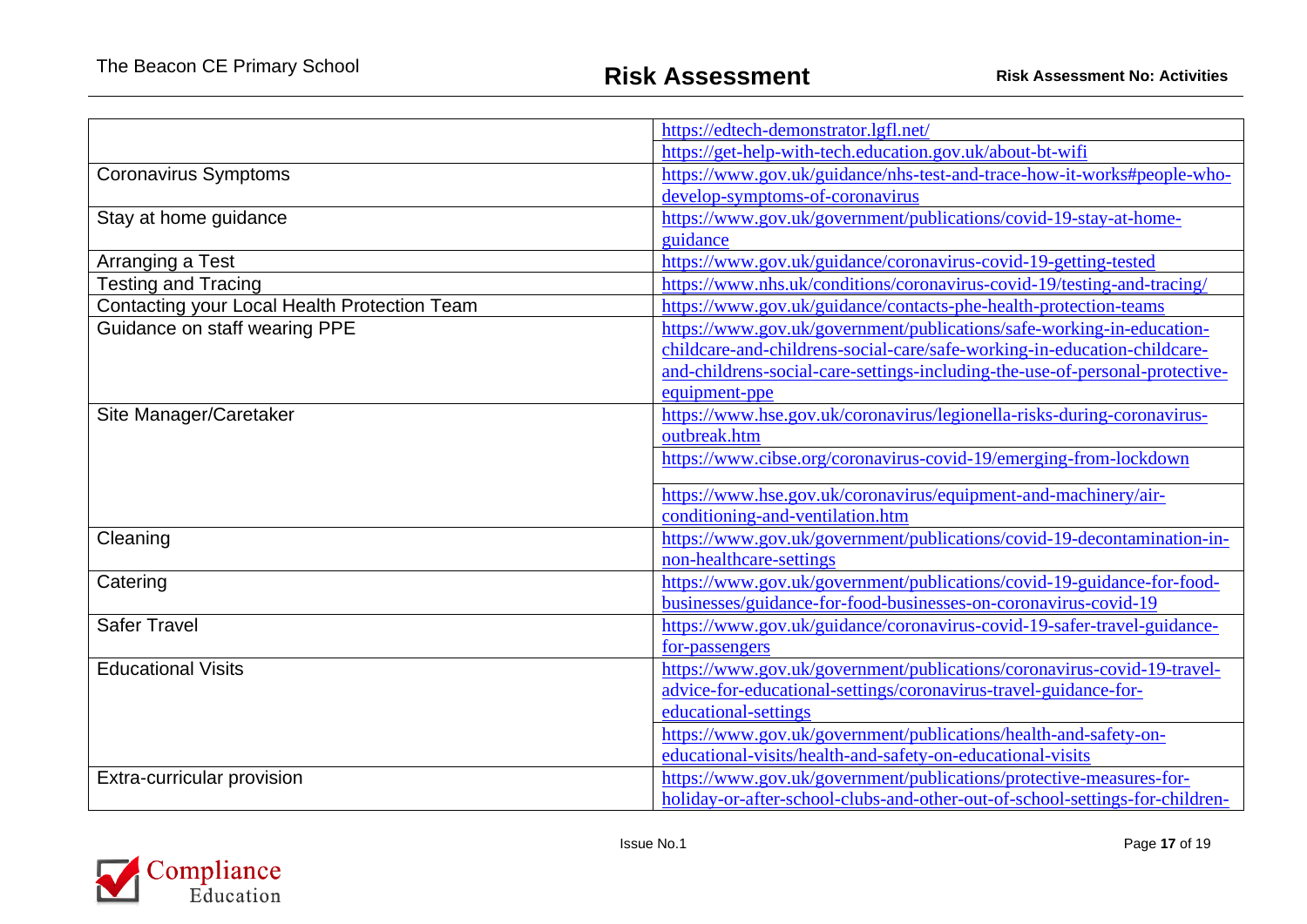|                                      | during-the-coronavirus-covid-19-outbreak/protective-measures-for-out-of-<br>school-settings-during-the-coronavirus-covid-19-outbreak |  |  |
|--------------------------------------|--------------------------------------------------------------------------------------------------------------------------------------|--|--|
| <b>Physical Education and Sports</b> | https://www.gov.uk/government/publications/coronavirus-covid-19-<br>guidance-on-phased-return-of-sport-and-recreation                |  |  |
|                                      | https://www.sportengland.org/how-we-can-help/coronavirus                                                                             |  |  |
|                                      | https://www.afpe.org.uk/physical-education/wp-content/uploads/COVID-<br>19-Interpreting-the-Government-Guidance-in-a-PESSPA-Context- |  |  |
|                                      | FINAL.pdf.                                                                                                                           |  |  |
| Science and Design Technology        | http://www.cleapss.org.uk/                                                                                                           |  |  |
|                                      | https://www.ase.org.uk/resources/health-and-safety-resources                                                                         |  |  |
|                                      | https://www.data.org.uk/for-education/health-and-safety                                                                              |  |  |